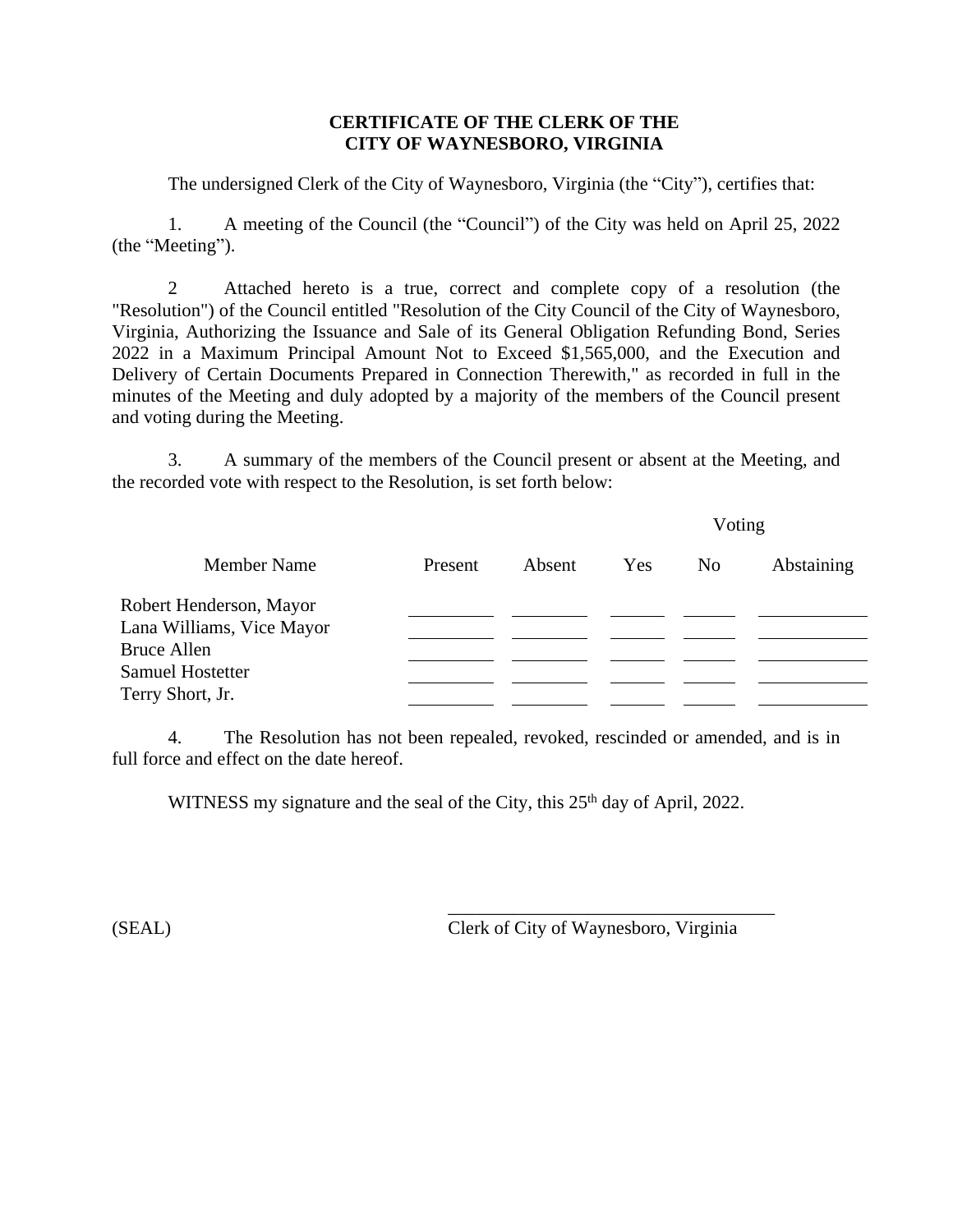# **RESOLUTION OF THE CITY COUNCIL OF THE CITY OF WAYNESBORO, VIRGINIA AUTHORIZING THE ISSUANCE AND SALE OF ITS GENERAL OBLIGATION REFUNDING BOND, SERIES 2022, IN AN AGGREGATE PRINCIPAL AMOUNT NOT TO EXCEED \$1,565,000, AND THE EXECUTION AND DELIVERY OF CERTAIN DOCUMENTS PREPARED IN CONNECTION THEREWITH (R22-10)**

**WHEREAS,** the City of Waynesboro, Virginia (the "City"), has determined that it is advisable and in the interest of the City to refinance the outstanding portion of its \$1,370,000 General Obligation Bond, Series 2010A, and its \$1,925,000 General Obligation Bond, Series 2010B, together with related administrative and financing costs of the refinancing ("the Project"); and

**WHEREAS**, the City intends to finance the Project through the issuance of its general obligation bond under such terms, limitations and conditions as set forth in this Resolution; and

**WHEREAS**, the Council has previously received a proposal from VML/VACo Finance to solicit proposals from banking institutions and received a proposal from Blue Ridge Bank (the "Lender"), to loan funds to the City to purchase the Bond (as defined below); and

**WHEREAS**, after such solicitation, staff recommends the proposal from the Lender for the loan and the sale of the City's general obligation bond to the Lender in accordance with the terms of a Bond Purchase and Loan Agreement between the Lender and the City (the "Agreement"), the form of which has been presented to this meeting;

## **BE IT RESOLVED BY THE COUNCIL OF THE CITY OF WAYNESBORO, VIRGINIA:**

**1. Issuance of Bond and Use of Proceeds.** Pursuant to the Constitution of the Commonwealth of Virginia and the Public Finance Act of 1991, as amended (the "Public Finance Act"), Title 15.2, Chapter 26 of the Code of Virginia of 1950, as amended (the "Virginia Code") and without regard to any requirements or restrictions contained in any charter or special act of the City, the Council hereby authorizes the issuance and sale of a general obligation bond of the City in an aggregate principal amount set forth below, together with such other monies of the City designated thereby, to provide funds to finance the Project.

**2. Authorization of Bond Purchase and Loan Agreement.** The form of the Bond Purchase and Loan Agreement submitted to this meeting is hereby approved. The Mayor and the City Manager, either of whom may act (each an "Authorized Signatory"), are authorized to execute the Agreement in substantially such form, with such completions, omissions, insertions and changes not inconsistent with this Resolution as may be approved by such official, whose approval shall be evidenced conclusively by the execution and delivery thereof. The issuance and sale of the bond to the Lender shall be upon the terms and conditions of the Agreement. The proceeds of such bond shall be applied in the manner set forth in the Agreement. All capitalized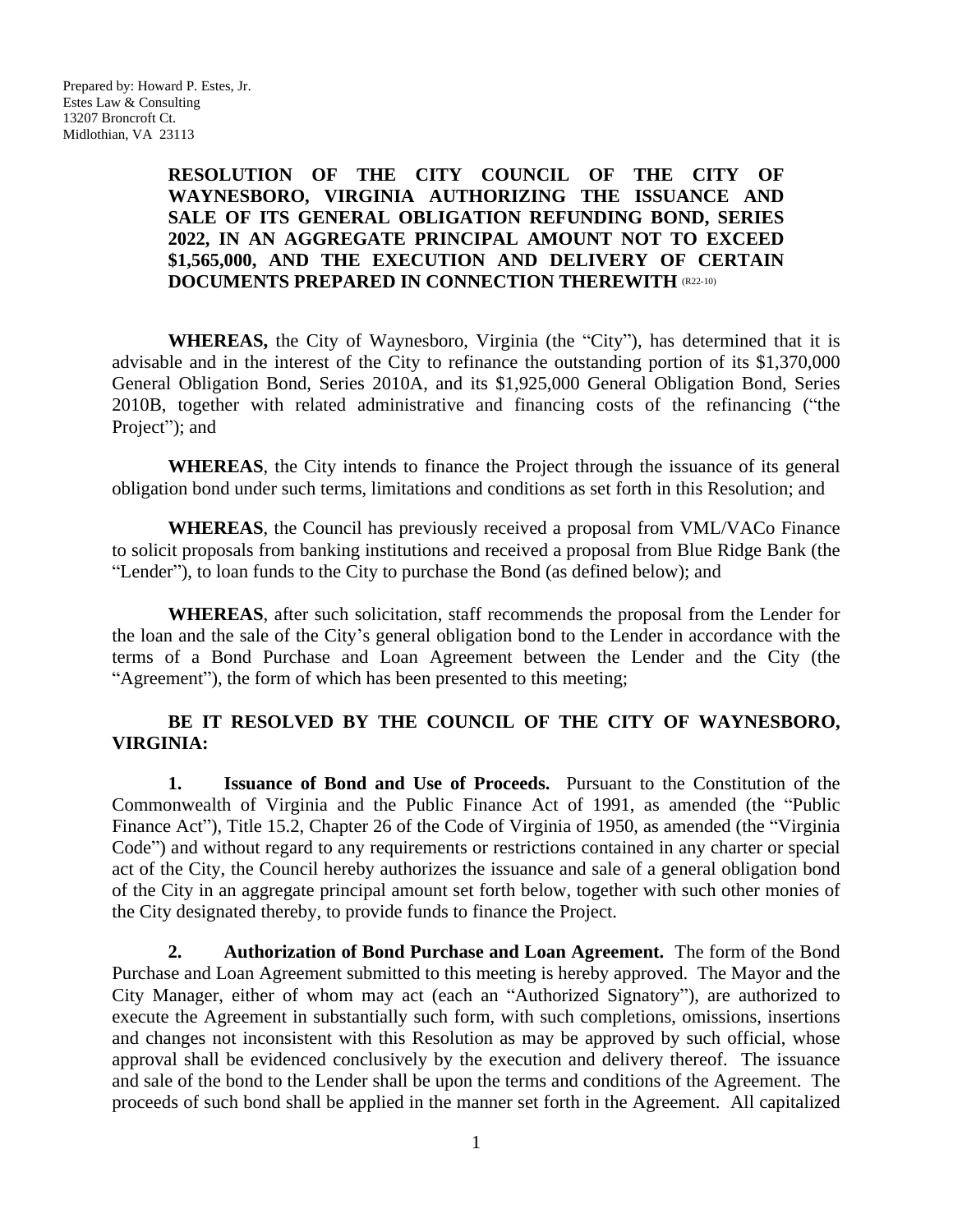terms used but not otherwise defined herein shall have the same meaning as set forth in the Agreement.

**3. Bond Details.** The bond shall be issued as a single, fully registered bond, shall be designated "General Obligation Refunding Bond, Series 2022" (the "Bond"), shall be numbered R-1, and shall be in substantially the form of Exhibit A to this Resolution as hereby approved, with such completions, omissions, insertions and changes not inconsistent with this Resolution as may be approved by the officers signing such Bond. The Council authorizes the issuance and sale of the Bond on such terms as shall be satisfactory to the Authorized Signatory; provided however, that the Bond (a) shall be in a principal amount not to exceed \$1,565,000; (b) shall mature no later than February 1, 2031; (c) shall bear interest on the outstanding principal balance thereof at a rate of interest approved by the Authorized Signatory, with such rate to not exceed 2.35% (provided that default interest may be payable at a rate in excess thereof as provided in the Agreement and the rate may adjust as provided in the Bond and the Agreement); and (d) shall accrue certain other ongoing costs and expenses upon the terms and conditions described in the Agreement. As set forth in the Agreement, the City agrees to pay any applicable late payment or similar costs and expenses described therein. Subject to the preceding terms, the Council further authorizes the Authorized Signatory to determine the final terms, purchase price, initial interest rate, interest rate adjustment provisions, maturity date, and amortization schedule of the Bond. No further action shall be necessary on the part of the City so long as such provisions are within the limits prescribed in this Resolution.

**4. Payment and Redemption Provisions.** The principal of and premium, if any, and interest on the Bond shall be payable as set forth in the Bond and the Agreement. The Bond shall be subject to redemption on the terms set forth in the related Agreement. The principal of and premium, if any, and interest on the Bond shall be payable via wire transfer in lawful money of the United States of America, without presentation or surrender.

**5. Execution and Form of Bond.** The Bond shall be signed by the Mayor or Vice-Mayor and the City's seal shall be affixed thereon and attested by the Clerk or Assistant Clerk of the City. The Bond shall be issued as a typewritten bond in substantially the form of Exhibit A, with such completions, omissions, insertions and changes not inconsistent with this Resolution as may be approved by the Authorized Signatory, whose approval shall be evidenced conclusively by the execution and delivery of the Bond.

**6. Pledge of Full Faith and Credit.** The full faith and credit of the City are hereby irrevocably pledged for the payment of principal of and premium, if any, and interest on the Bond. Unless other funds are lawfully available and appropriated for timely payment of the Bond, the Council shall levy and collect an annual ad valorem tax, over and above all other taxes authorized or limited by law and without limitation as to rate or amount, on all locally taxable property in the City sufficient to pay when due the principal of and premium, if any, and interest on the Bond.

**7. Preparation of Printed Bond; Mutilated or Destroyed Bond.** The printed Bond may be executed by manual or facsimile signature of the Mayor or Vice-Mayor, the City's seal affixed thereto and attested by the Clerk or Deputy Clerk of the City; provided, however, that if both such signatures are facsimiles, the bond shall not be valid until it has been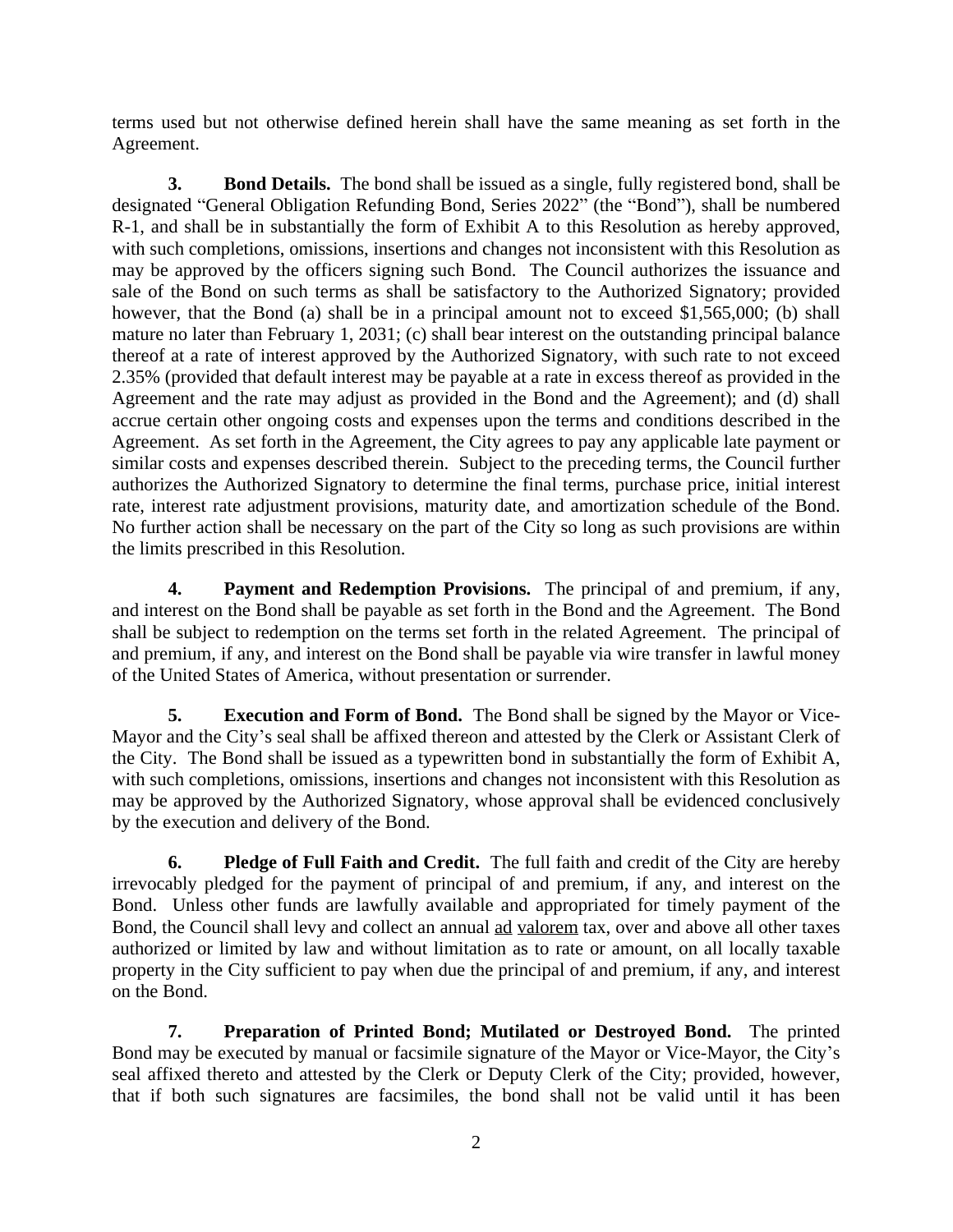authenticated by the manual signature of the Registrar (as defined below) and the date of authentication noted thereon. If the Bond has been mutilated, lost or destroyed, the City shall execute and deliver a new bond of like date and tenor in exchange and substitution for, and upon cancellation of, such mutilated Bond or in lieu of and in substitution for such lost or destroyed Bond; provided, however, that the City shall so execute and deliver only if the registered owner has paid the reasonable expenses and charges of the City in connection therewith and, in the case of a lost or destroyed Bond has filed with the City an affidavit reasonably satisfactory to the City that such Bond was lost or destroyed. The Bond surrendered in any such exchange shall be canceled.

**8. Registration and Transfer of the Bond.** The City appoints the City Treasurer as registrar (the "Registrar") for the Bond and shall maintain registration books for the registration and registration of any transfer of the Bond. Upon surrender of the Bond at the office of the Registrar, together with an assignment duly executed by the registered owner or its duly authorized attorney or legal representative in such form as shall be reasonably satisfactory to the Registrar, the City shall execute, and the Registrar shall authenticate and deliver in exchange, a new Bond or bonds having an equal aggregate principal amount, of the same form and maturity, bearing interest at the same rates and registered in such name as requested by the then registered owner or its duly authorized attorney or legal representative. Any such exchange shall be at the expense of the City, except that the Registrar may charge the person requesting such exchange the amount of any tax or other governmental charge required to be paid with respect thereto.

The Registrar shall treat the registered owner as the person or entity exclusively entitled to payment of principal, interest and premium, if any, and the exercise of all other rights and powers of the owner, except that regular installments shall be paid to the person or entity shown as owner on the registration books on the fifteenth day of the month preceding each payment date.

**9. Delivery of Bond.** The Mayor or Vice-Mayor and Clerk of the City are authorized and directed to take all proper steps to have the Bond prepared and executed in accordance with its terms and to deliver it to the Lender thereof as set forth in the Agreement.

**10. Tax Provisions.** The City covenants that it shall not take or omit to take any action the taking or omission of which will cause the Bond to be an "arbitrage bond" within the meaning of Section 148 of the Internal Revenue Code of 1986, as amended, and regulations issued pursuant thereto (the "Code"), or otherwise cause interest on the Bond to be includable in the gross income of the registered owner thereof under existing law. Without limiting the generality of the foregoing, the City shall comply with any provision of law that may require the City at any time to rebate to the United States any part of the earnings derived from the investment of the gross proceeds of the Bond, unless the City receives an opinion of nationally recognized bond counsel that such compliance is not required to prevent interest on the Bond from being included in the gross income for federal income tax purposes of the registered owners thereof under existing law. The City shall pay any such required rebate from legally available funds. The Authorized Signatories, either of whom may act, are authorized to execute a Tax Compliance Agreement or any related document (the "Tax Documents") on behalf of the City, setting forth the expected use and investment of the proceeds of the Bond and covenants of the City regarding compliance with provisions of the Code governing obligations the interest on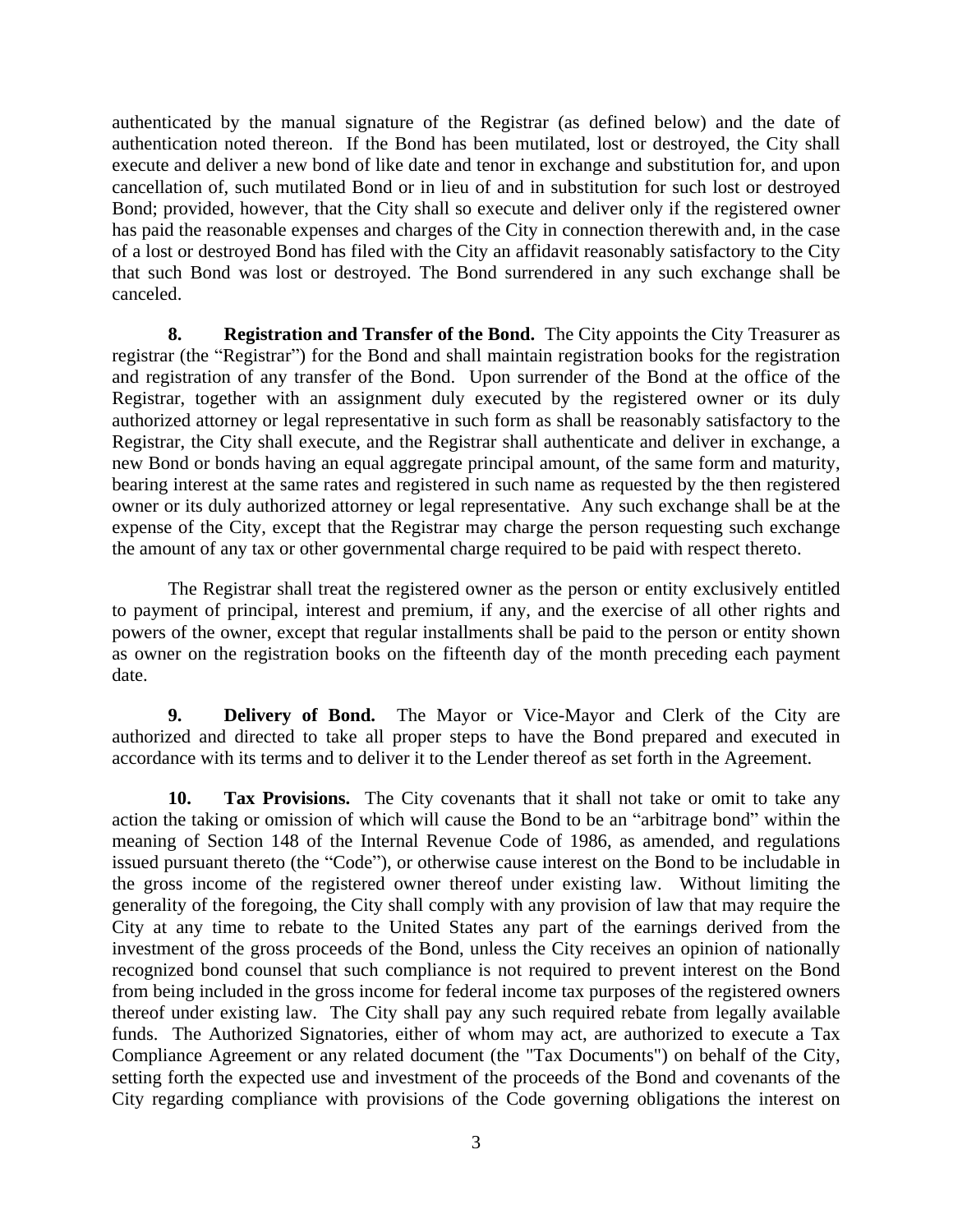which is excluded from gross income for purposes of federal income taxation. Further, the City covenants that it shall at all times conduct or cause to be conducted the use of, or the expenditure of, the proceeds from the issuance of the Bond so as not to permit more than the five percent (5%) for Nonexempt Uses, as that term is used in the Section 141 of the Code.

**11**. **Bank-Qualification Designation**. The City designates the Bond as a "qualified tax-exempt obligation" for the purpose of Section 265(b)(3) of the Code. The City represents and covenants as follows:

(a) The City will in no event designate more than \$10,000,000 of obligations as qualified tax-exempt obligations in calendar year 2022, including the Bond, for the purpose of such Section 265(b)(3);

(b) The City, all its "subordinate entities," within the meaning of such Section 265(b)(3), and all entities which issue tax-exempt obligations on behalf of the City and its subordinate entities have not authorized, in the aggregate, more than \$10,000,000 of tax- exempt obligations to be issued in calendar year 2022 (not including "private activity bonds," within the meaning of Section 141 of the Code, other than "qualified  $501(c)(3)$  bonds," within the meaning of Section 145 of the Code), including the Bond;

(c) Barring circumstances unforeseen as of the date of delivery of the Bond, the City will not issue tax-exempt obligations itself or approve the issuance of tax-exempt obligations of any of such other entities if the issuance of such tax-exempt obligations would, when aggregated with all other tax-exempt obligations theretofore issued by the City and such other entities in calendar year 2022, result in the City and such other entities having issued a total of more than \$10,000,000 of tax-exempt obligations in calendar year 2022 (not including private activity bonds other than qualified  $50I(c)(3)$  bonds), including the Bond; and

(d) The City has no reason to believe that the City and such other entities will issue taxexempt obligations in calendar year 2022 in an aggregate amount that will exceed such \$10,000,000 limit;

provided, however, that if the City receives an opinion of nationally recognized bond counsel that compliance with any covenant set forth in (a) or (c) above is not required for the Bond to be a qualified tax-exempt obligation, the City need not comply with such covenant.

**12**. **Tax and Other Documents**. Each of the Authorized Signatories are authorized and directed to execute and deliver an IRS Form 8038-G in a form approved by such officers and the City's bond counsel.

**13. Limitation of Liability of Officials of City**. No covenant, condition or agreement contained herein shall be deemed to be a covenant, agreement or obligation of an officer, employee, member of Council, or agent of the City in his or her individual capacity, and no officer of the City or member of Council executing the Bond shall be liable personally on the Bond or be subject to any personal liability or accountability by reason of the issuance thereof. No officer, employee or agent of the City shall incur any personal liability with respect to any other action taken by him or her pursuant to this resolution provided he or she acts in good faith.

**14. Other Actions.** All other actions of officials of the City in conformity with the purposes and intent of this Resolution and the Agreement and in furtherance of the issuance and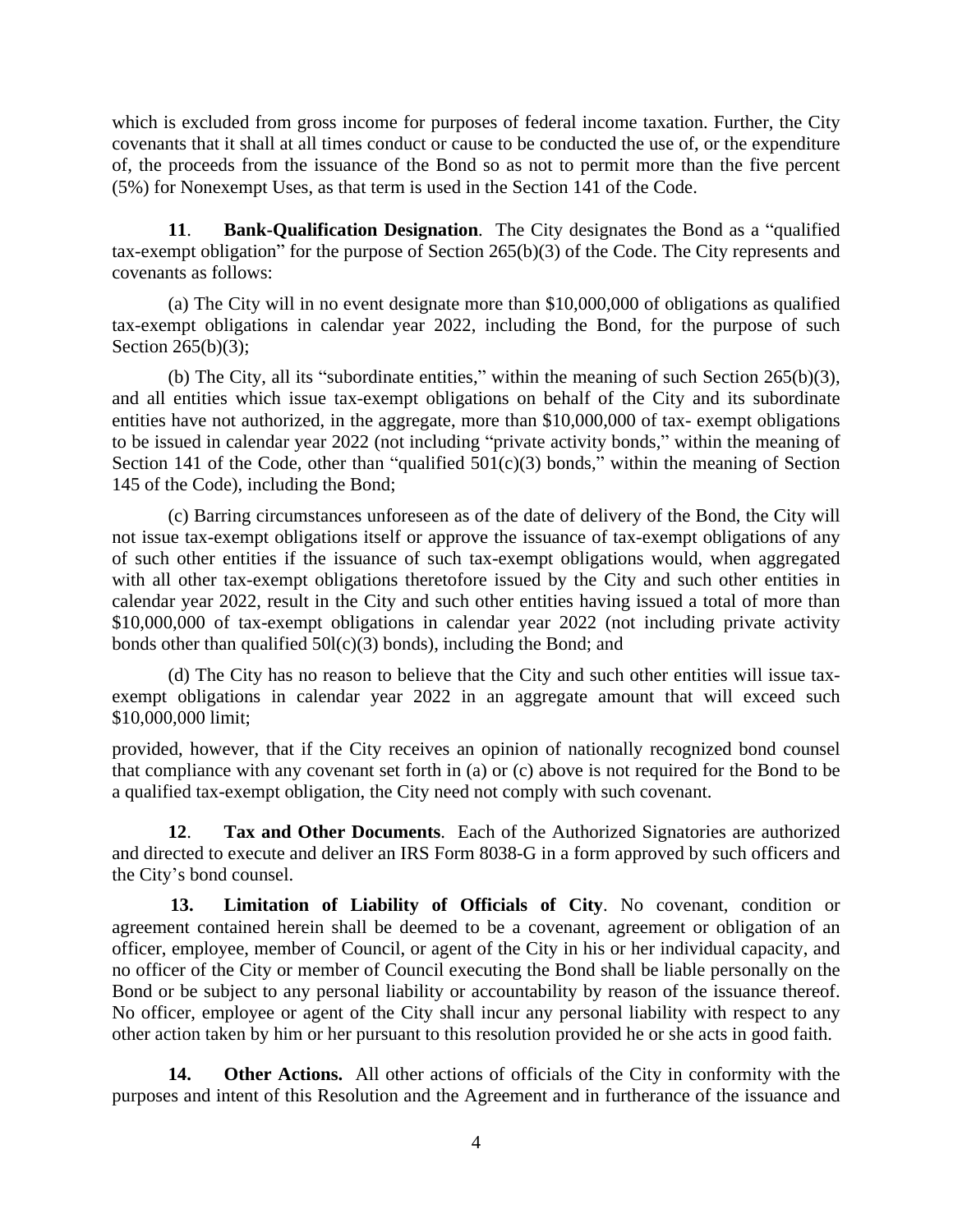sale of the Bond are ratified, approved and confirmed. The officials of the City are authorized and directed to execute and deliver on behalf of the City such agreements and other instruments, documents or certificates, and to do and perform such things and acts, as they shall deem necessary or appropriate to carry out the transactions authorized by this Resolution or contemplated by the Bond or the Agreement, and all of the foregoing, previously done or performed by such officers of the City, are in all respects approved, ratified and confirmed.

**15. Headings.** Any headings in this resolution are solely for convenience of reference and shall not constitute a part of the resolution nor shall they affect its meaning, construction or effect.

**16. Constitutional Authority and Severability.** The Bond shall be issued under the provisions of Article VII, Section 10(a) of the Constitution of Virginia. The principal of and interest on the Bond shall be payable from ad valorem taxes to be levied without limitation as to rate or amount on all property in the City subject to taxation, to the extent other funds of the City are not lawfully available and appropriated for such purpose. If any court of competent jurisdiction shall hold any provision of this Resolution to be invalid and unenforceable, such holding shall not invalidate any other provision hereof.

**17. Filing of Resolution.** The Authorized Signatory and Clerk to the City are authorized and directed to see to the prompt filing of a certified copy of this Resolution in the Circuit Court having jurisdiction over the City, in accordance with Sections 15.2-2607 and 15.2- 2627 of the Public Finance Act.

**18. Effective Date.** This Resolution shall take effect immediately.

Adopted: April 25, 2022.

\_\_\_\_\_\_\_\_\_\_\_\_\_\_\_\_\_\_\_\_\_\_\_\_\_\_\_\_\_\_\_\_\_\_\_\_\_\_\_\_ Mayor of the City of Waynesboro, Virginia

**ATTEST:**

\_\_\_\_\_\_\_\_\_\_\_\_\_\_\_\_\_\_\_\_\_\_\_\_\_\_\_\_\_\_\_\_\_\_ Clerk of the City of Waynesboro, Virginia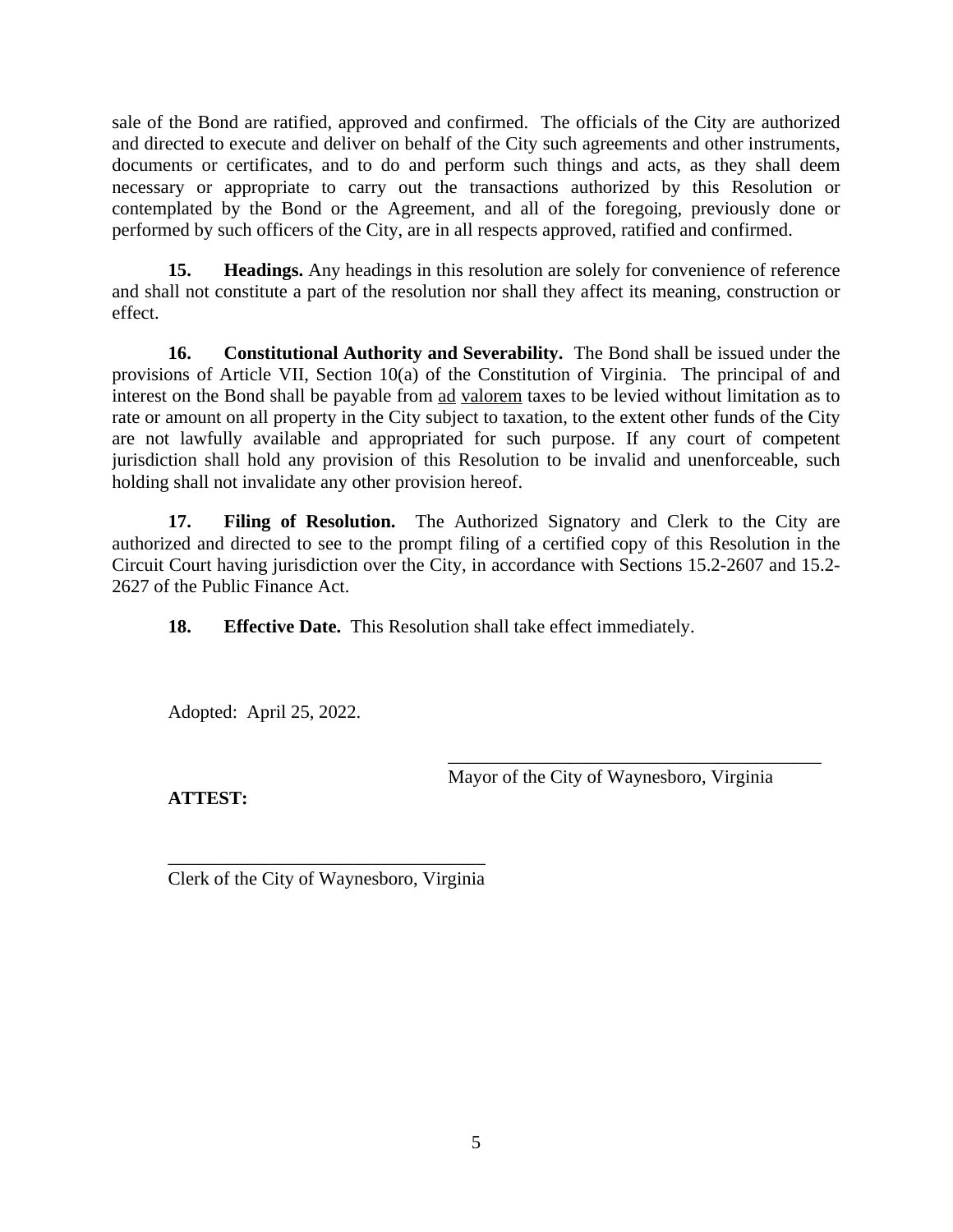## **EXHIBIT A**

**(Form of Bond)**

*Interest on this bond is intended by the issuer hereof to be exempt from gross income for federal income tax purposes.*

**REGISTERED DATED DATE: May 5, 2022**

### **R-1 MATURITY DATE: February 1, 2031**

#### **UNITED STATES OF AMERICA**

### **COMMONWEALTH OF VIRGINIA**

## **CITY OF WAYNESBORO \$\_\_\_\_\_\_\_\_\_,000 GENERAL OBLIGATION REFUNDING BOND SERIES 2022**

**THE CITY OF WAYNESBORO, VIRGINIA** (the "City"), for value received, acknowledges itself indebted and promises to pay to **BLUE RIDGE BANK** together with its successors, assigns or legal representative **(THE "LENDER")**, the principal amount of:

## **THOUSAND DOLLARS (\$\_\_\_\_\_\_\_,000)**

on or before February 1, 2031, together with interest on the outstanding principal amount of this Bond at a rate of 2.35% per year, calculated on the basis of a 360-day year of twelve 30-day months, subject to adjustment as provided herein and in the Bond Purchase and Loan Agreement dated as of May 1, 2022 (the "Agreement"). Interest on this Bond shall be payable in semiannual installments. Principal shall be payable in the amounts and on the dates set forth in Schedule I attached hereto which is incorporated herein by this reference. Accrued and unpaid interest on this Bond shall be payable on each principal payment date.

If any installment of principal of and interest on this Bond is not paid to the registered owner of this Bond on its due date, the City shall pay to the registered owner a late payment charge in an amount equal to five percent (5.00%) of the overdue installment. Principal and other sums hereunder are payable in lawful money of the United States.

Subject to the provisions of the Agreement, between the Lender and the City, so long as this Bond is held by the Lender or its registered assigns or legal representative, principal and interest are payable (without presentation or surrender) by wire transfer, automated clearing house, check or draft sent to the registered owner of this Bond at the address that appears on the registration books kept by the Treasurer of the City, who has been appointed registrar and paying agent, or any successor Lender or trust company (the "Registrar"). Principal of and premium, if any, and interest on this Bond shall be payable in lawful money of the United States of America.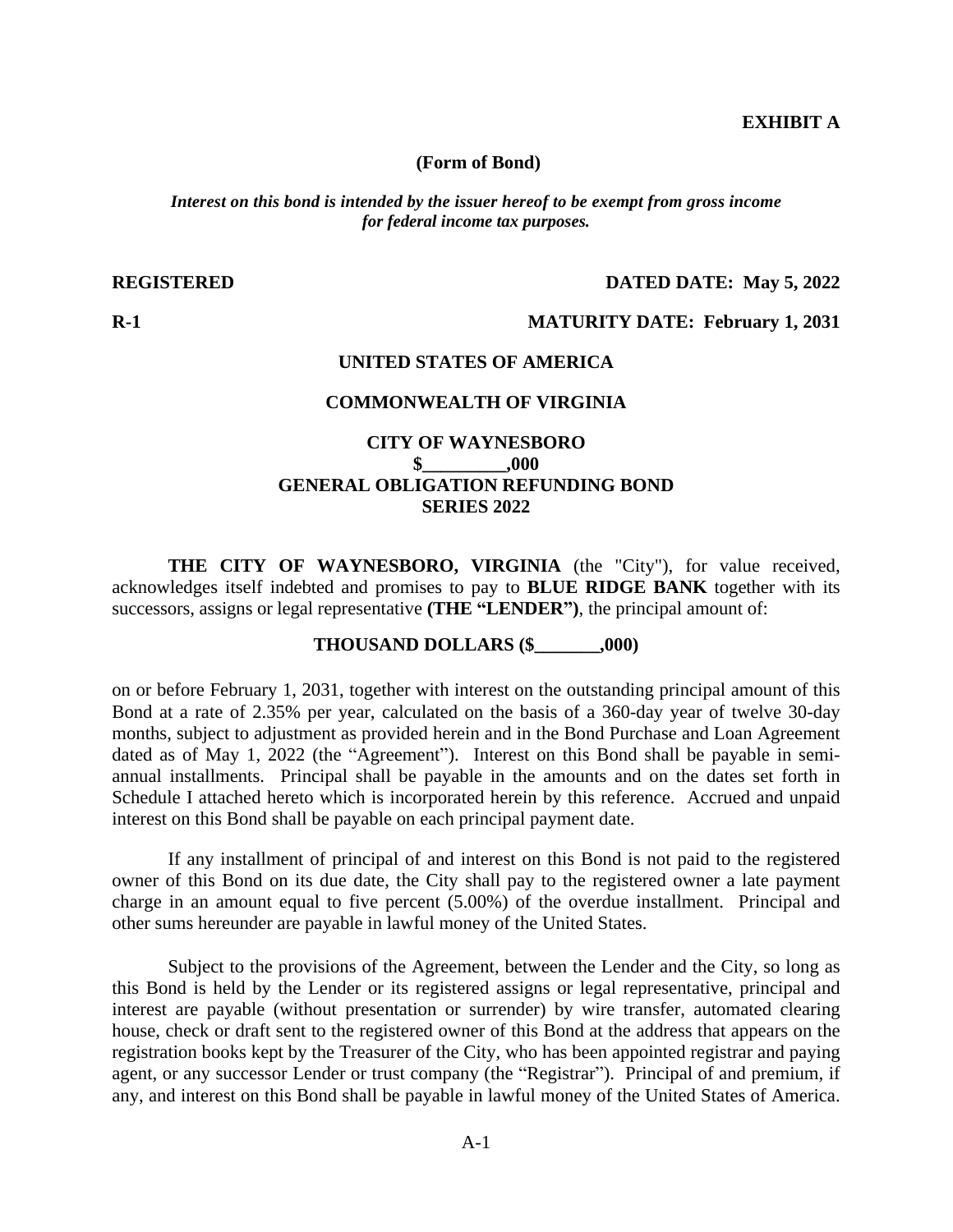In case any payment date on this Bond shall not be a Business Day (as defined below), then payment of principal, premium, if any, and interest need not be made on such date, but may be made on the next succeeding Business Day, and, if made on such next succeeding Business Day, no additional interest shall accrue for the period after such payment date. "Business Day" means any Monday, Tuesday, Wednesday, Thursday or Friday on which commercial banking institutions generally are open for business in New York and Virginia. If an Event of Default has occurred and is continuing under the Agreement, the unpaid principal amount of this Bond shall bear interest at the rate of nine percent (9.00%) per annum or the maximum rate permitted under applicable law, whichever is less.

This Bond has been authorized by a resolution adopted by the Council of the City on April 25, 2022 (the "Bond Resolution") and is issued pursuant to the Constitution and the Public Finance Act of 1991 of the Commonwealth of Virginia, and the Agreement. Proceeds of this Bond will be used to provide funds to (a) refinance the outstanding portion of the City's \$1,370,000 General Obligation Bond, Series 2010A, and the City's \$1,925,000 General Obligation Bond, Series 2010B (b) pay the issuance and financing costs incurred in issuing this Bond.

The full faith and credit of the City are irrevocably pledged for the payment of principal of and interest and premium, if any, on this Bond and the performance of the City's obligations under the Agreement. Unless other funds are lawfully available and appropriated for timely payment of this Bond, the Council of the City shall levy and collect an annual ad valorem tax, over and above all other taxes authorized or limited by law and without limitation as to rate or amount, on all locally taxable property in the City sufficient to pay when due the principal of and interest and premium, if any, on this Bond.

The Bond is designated by the City as a qualified tax-exempt obligation under Section  $265(b)(3)(B)$  of the Internal Revenue Code of 1986, as amended (the "Code"). Qualified taxexempt obligations are commonly referred to as "bank qualified bonds." The City covenants and agrees that it will comply with the exception to the provisions of Section 265 of the Code in order that the Bond may qualify as a qualified tax-exempt obligation.

Notwithstanding anything in this Bond to the contrary, in addition to the payments of the principal, premium, if any, and interest provided for by this Bond, the City shall also pay such additional amounts, if any, which may be necessary to provide for payment in full of all amounts due under the Agreement.

This Bond may be redeemed at the option of the City upon the terms and conditions set forth in the Agreement. Capitalized terms used herein and not defined shall have the meaning as set forth in the Agreement.

Transfer of this Bond may be registered upon the registration books of the Bond Registrar. The Registrar shall treat the registered owner as the person exclusively entitled to payment of principal, premium, if any, and interest on this Bond and the exercise of all other rights and powers of the owner; provided that the regular installment payments of principal and interest shall be made to the person shown as the owner on the fifteenth day of the month preceding each payment date.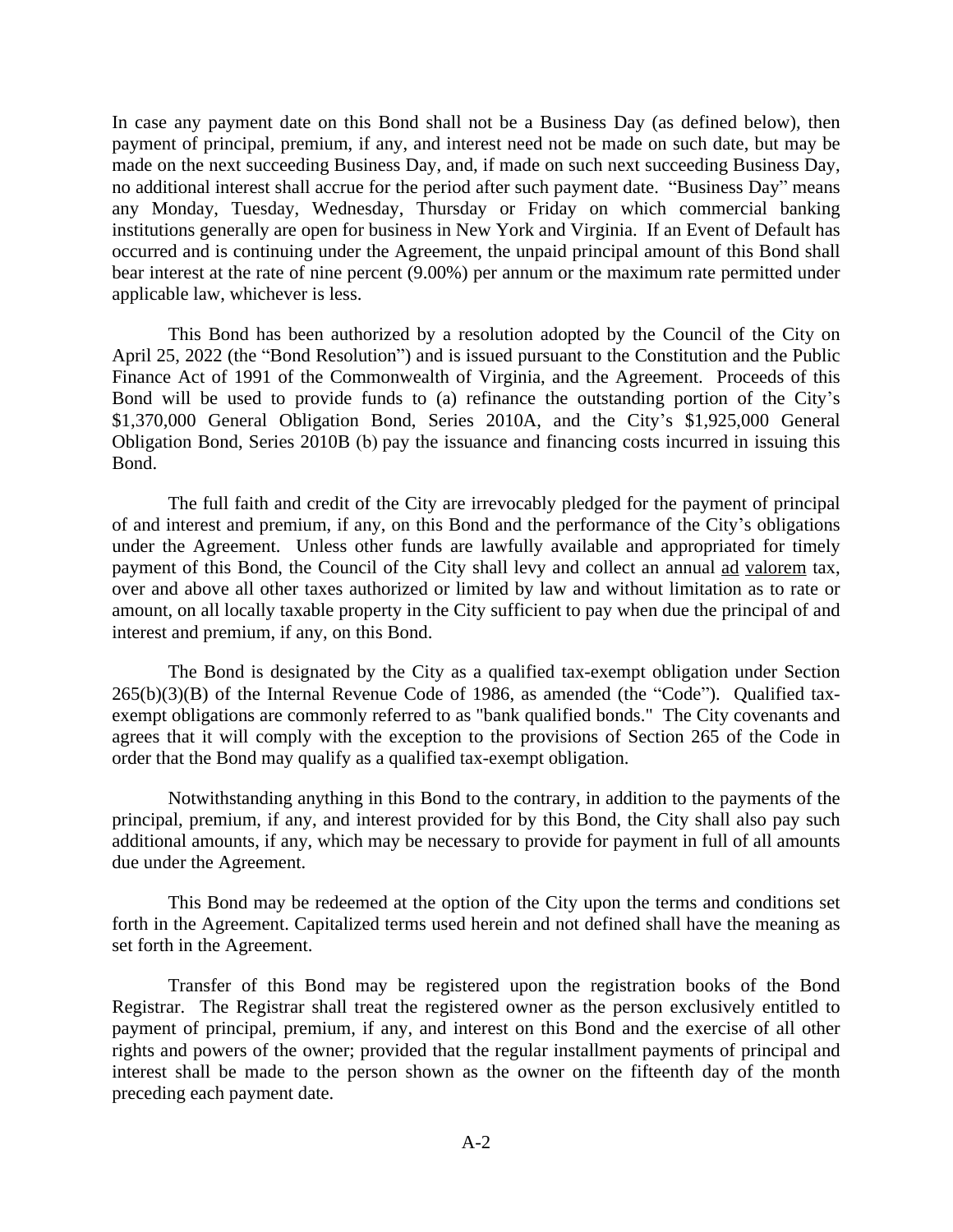The holder of this Bond shall not be required to present or surrender this Bond as a condition of receiving payment due hereunder.

All acts, conditions and things required by the Constitution and statutes of the Commonwealth of Virginia to happen, exist or to be performed precedent to and in the issuance of this Bond have happened, exist and have been performed, and this Bond, together with all other indebtedness of the City, is within every debt and other limitation prescribed by the Constitution and statutes of the Commonwealth of Virginia.

**IN WITNESS WHEREOF**, the City has caused this Bond to be signed by its Mayor and the seal of the City to be affixed hereto and attested by the Clerk of the City, and this bond to be dated the date first above written.

 $(SEAL)$   $\qquad \qquad \qquad$ 

Mayor of the City of Waynesboro, Virginia

**ATTEST:**

\_\_\_\_\_\_\_\_\_\_\_\_\_\_\_\_\_\_\_\_\_\_\_\_\_\_\_\_\_\_\_\_\_\_ Clerk of the City of Waynesboro, Virginia